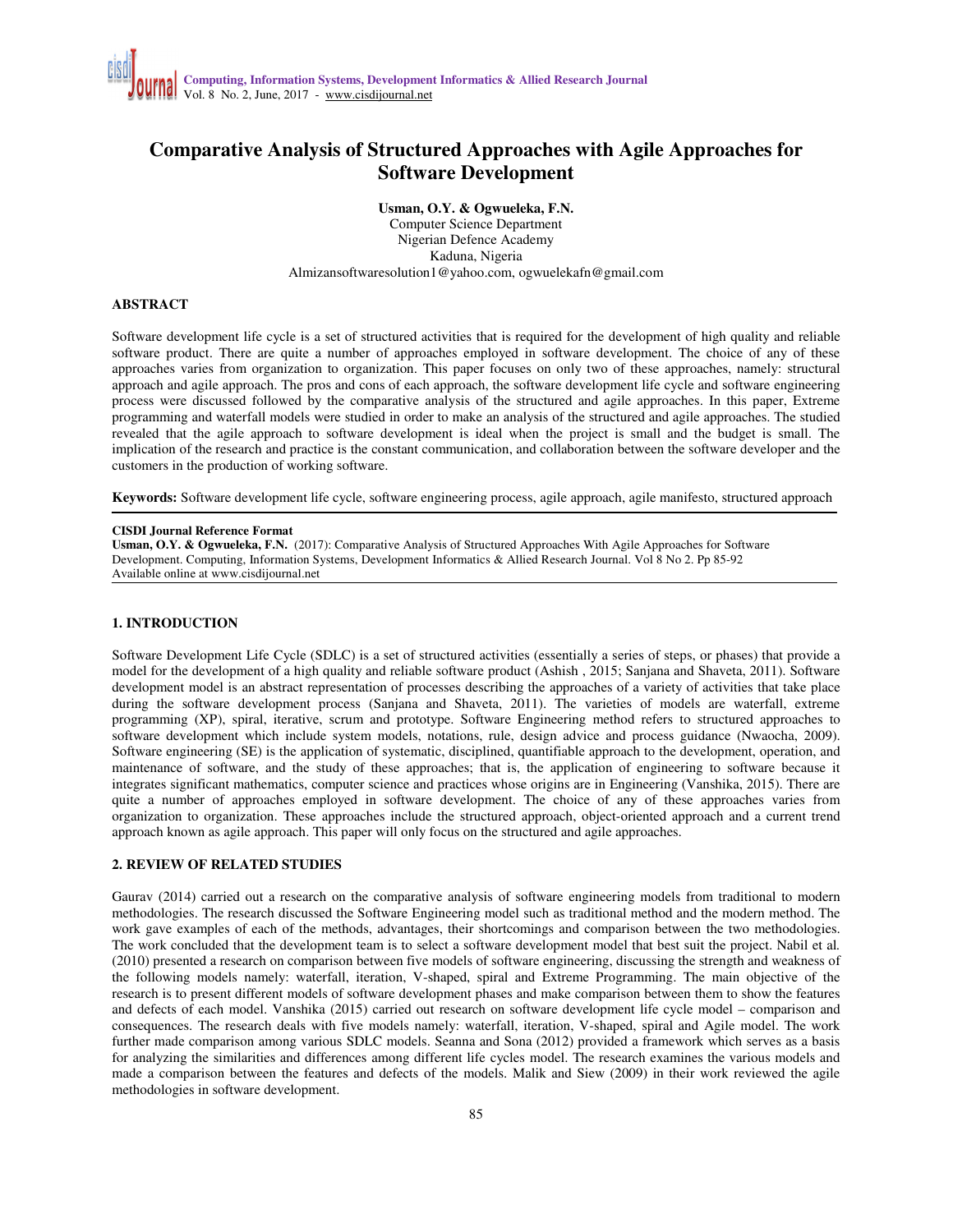According to their research, difficulties in development of software usually emerged as the companies grow. These difficulties include evolving requirements, customers involvement, miscommunication, tight deadline and inadequate budget. Agile methodologies include Extreme Programming. Agile Modeling, SCRUM, Crystal methodologies family, Feature-Driven Development, and Adaptive Software Development. The work only discussed only three of the aforementioned agile methodologies that widely used in software development. They include Crystal methodologies, Feature-Driven Development, and Adaptive Software Development. The research revealed that the agile methodology have some limitation of documentation, dependence of user involvement, the quality of the product depends solely on the behaviors and skills of the developer. They concluded that when deadlines and budgets are tight, Agile methodologies are one of the best software development approaches to apply. Simran et al. (2015) in their research discussed how technology team, work together to plan, build and deliver software product before the deadline. The manifesto comprises of such as individuals and interactions; working software; customer collaboration and responding to change. The Agile Manifesto is based on twelve (12) principles and the five phases of the agile methodology discussed were feasibility, planning, development, adapting, and deployment. The Agile development provides opportunities to assess the direction throughout the development lifecycle through iterations.

Kuda et al. (2011) in their work discussed the prevailing agile methods and practices, applicability, pros and cons of agile methods. According to them, agile methods focus on customer satisfaction by structuring the development process into iterations where in each iteration produces sizeable amount of working code and artifacts of interest to customers. Also they asserted the because of fast changing technology, the customers found it difficult to define their needs. New methods, now called agile approaches are were designed to define the changing requirements in software development environments. Agile manifesto was also discussed. Examples of agile methodology such as crystal methodologies, Dynamic Software Development Method (DSDM), Lean software, Scrum and extreme Programming were also given. In their findings, the reasons motivating to adopt agile methodology are ability to adapt to change, ability to get instant feedback from customer, pressures demand short time frames and organizational processes demand high quality bug free software. Rupali (2015) research focused on traditional method such as the Waterfall model and comparative study of agile method. A typical software development life cycle consists of the following stages: According to him, the popular SDLC models followed in the industry including Waterfall Model, Iterative Model, Spiral Model, V-Model, Big Bang Model. He discussed the twelve principles of the Agile methodology.

# **3. STRUCTURED APPROACHES**

Structured approach is the method which is used in the analysis of information for system development . The three types of techniques that are used in the structured approach are the structured analysis, structured design and the structured programming. A structured technique can result in structured diagrams such as control logic flowcharts, hierarchy diagrams, business process flowcharts, organizational flowcharts, data-flow and entity-relationship diagrams, and other processes flowcharts, to mention a few (Marion, 2001).

The structured systems analysis and design methodology (SSADM) has been developed and mainly used by government departments. This is why it is mainly designed for large-scale Information Systems with high volume business events. SSADM specifies exactly the flows and tasks of a development project and produces a detailed documentation of the project. SSADM sticks to the traditional waterfall model, which allows review of each stage but requires its accomplishment before the next one can begin. SSADM focuses on the analysis and design stages of the systems development life cycle (SDLC). SSADM combines three methods, complementing each other within a systems development cycle: Logical Data Modelling, Data Flow Modelling, Entity Event Modelling (Marion, 2001). Structured methodology is based on Waterfall model.

## **3.1 Development Stages of SSADM**

The following are the stages of SSADM as discussed by Marion (2001)

#### Stage 0: Feasibility study

Investigation of economical and technical feasibility. The problems are defined and the project identified. The best business option is chosen out of up to 5 propositions. In SSADM the feasibility stage is not imperative.

# Stage 1: Investigation of the current environment

Definition of broad requirements, investigation of current data and processing. The project is being identified and costs calculated. This stage is especially important as any omissions will have a bad effect on the whole project.

#### Stage 2: Business Systems Options

Formulation of business systems requirements. Evaluation of the implication and benefit of each proposed option.

#### Stage 3: Requirements specification

Identification of functional and non-functional require- ments in detail. Proposal of new methods and techniques in order to describe processing and data structures. Produce a logical design of the proposed systems.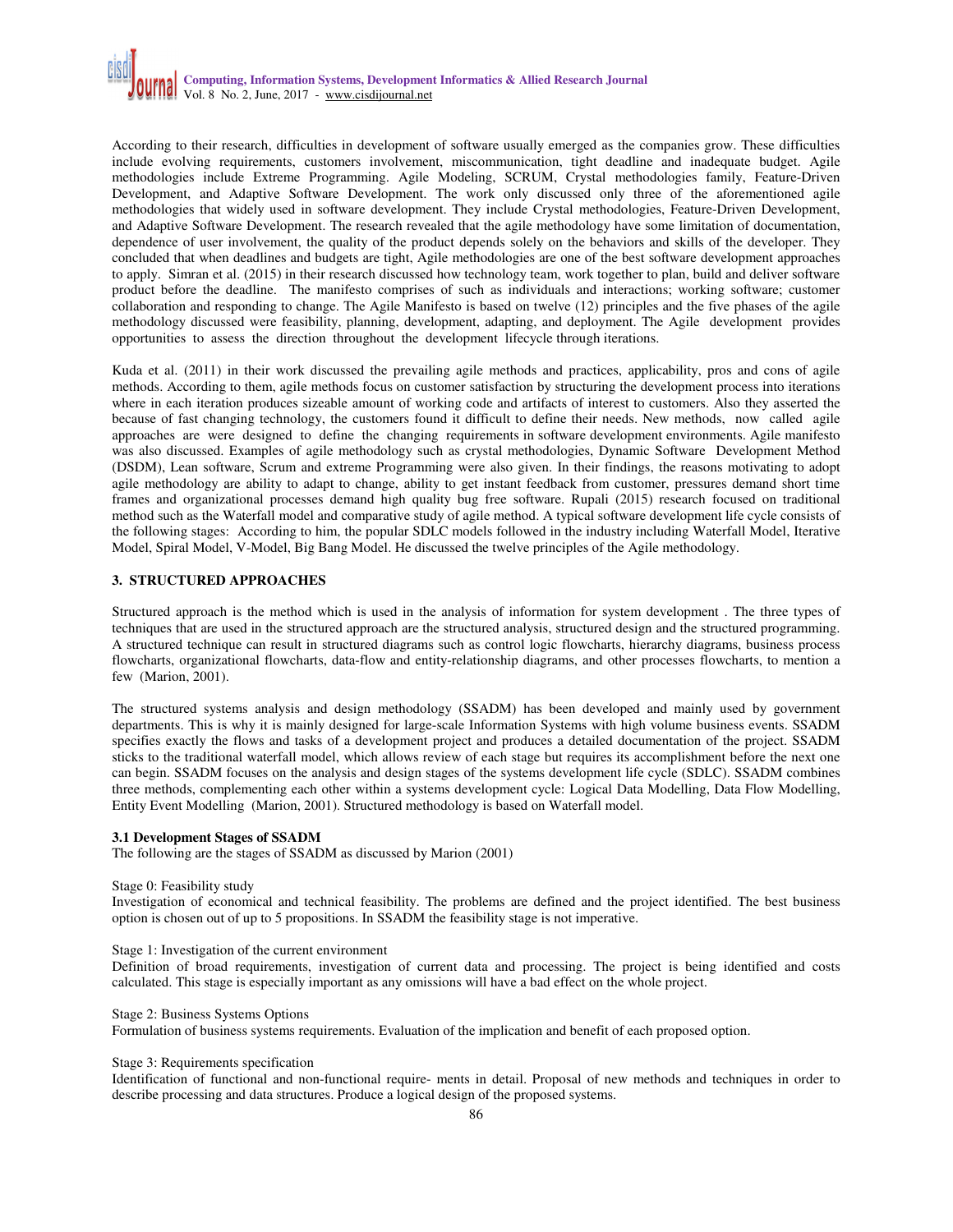

Stage 4: Technical systems options: Definition and selection Maintenance of specific technical options, such as different methods of implementation. and Review

Stage 5: Logical design: May be simultaneously to stage 4. User dialogues, update processes, enquiry processes are defined and selected.

Stage 6: Physical design: After producing a physical design, creating a function and data design, the SSADM cycle is completed and the applications are ready for delivery.

#### **3.2 Benefits of SSADM**

According to Marion (2001) the benefits of SSADM include It allows the product to be planned, managed and control in order to deliver the product on time. Other benefits of SSADM include usability, respond to changes in the business environment, effective use of skills, better quality, improves productivity, and cost reduction.

## **3.3 Weaknesses of the Structured Approach**

The weaknesses of the structured approach as discussed by Marion (2001) include it aaddresses some but not all of the activities of analysis and design. Structure approach makes processes rather than data the central focus.

### **3.4 Waterfall Model**

Waterfall Model is referred to as a linear-sequential life cycle model. Waterfall Model is simple to understand and flexible use. Testing can only be performed only when the software is fully developed. In a waterfall model, there is no overlapping in phase each phase must be completed before the next phase can begin (Rupali, 2015). The waterfall model is shown in Figure 1.



**Figure 1: Graphical illustration of the waterfall Model, (Source: Rupali, 2015)** 

## **3.5 Pros of Waterfall Model**

According to Rupali (2015) before the development commences requirement is clear. Each phase of the development is completed within a specified period of time after which it moves to next phase. It is easy to implement. The amount of resources needed to implement this model is minimal. Documentation of each phase is done for the quality of the development. Waterfall model is simple and easy to understand and use, easy to manage due to its rigidity (Sahil et al*,* 2015).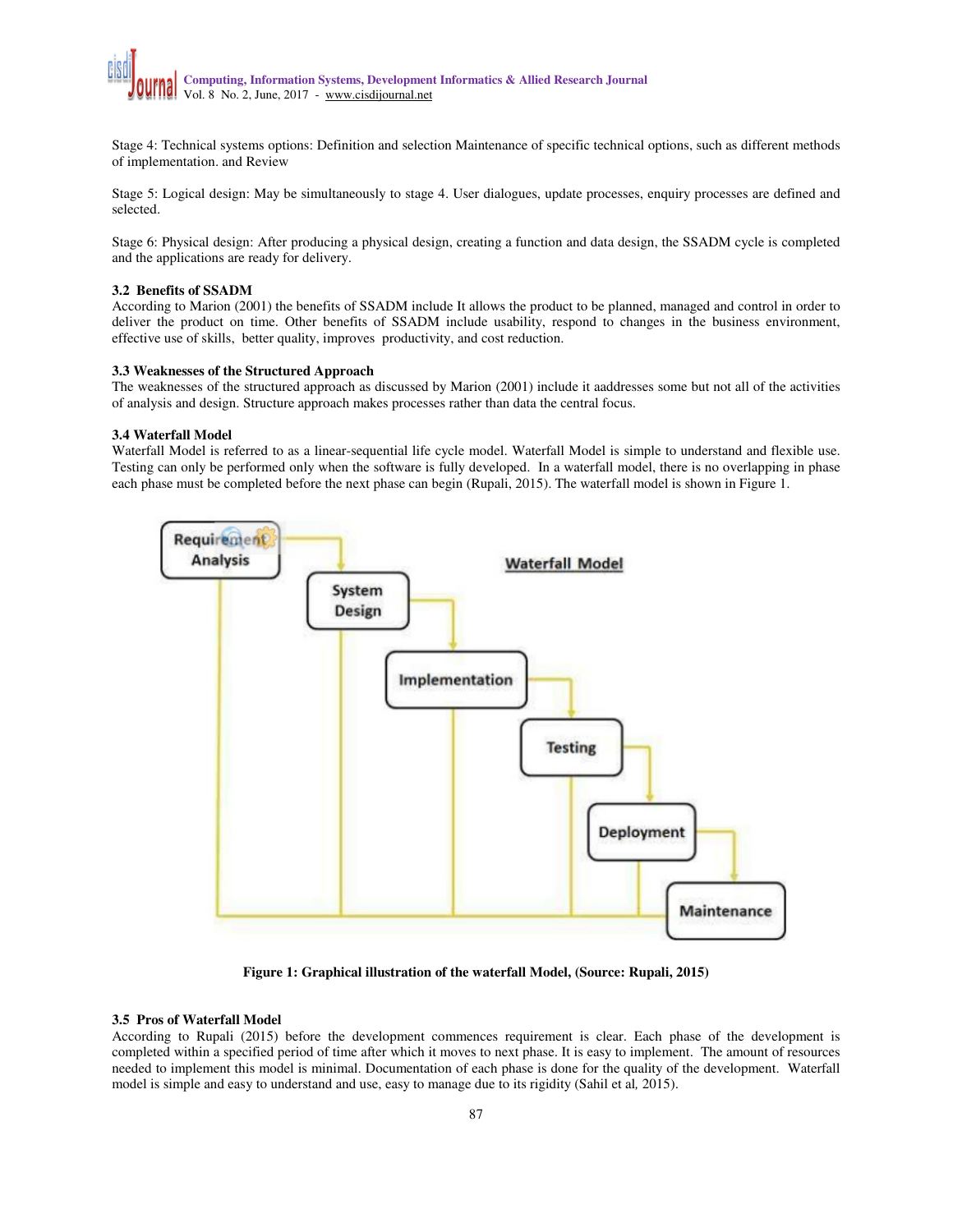## **3.6 Cons of Waterfall Model**

According to Rupali (2015) problems with one phase cannot be fixed completely during that phase. When a client wants a change to requirement to be made, it will not be implemented in the current development process. Shubhmeet (2015) asserted that there is no user involvement, life cycle is too long. Waterfall model has high risk and uncertainty, It is difficult to measure performance within phases, not ideal for complex and object-oriented projects, no working software is produced until late in the life cycle (Sahil et al., 2015).

## **3.7 Area of Application**

The waterfall model is used when

- 1. Requirements are fixed and known
- 2. Project is of short duration.
- 3. Automating any existing manual system. (Shubhmeet, 2015)

## **4. AGILE APPROACHES**

Agile development is a philosophy in which a set of guidelines for developing information systems in an unknown, rapidly changing environment, and it can be used with any system development methodology (Approaches to System Development system, 2011). Agile modeling is an idea about how to build models, some of which are formal and detail, others sketchy and minimal (Approaches to System Development system, 2011). Agile model is referred to as several iterative and incremental software developments. Examples of this model include Extreme Programming (XP), Scrum, Crystal Dynamic System etc. each of these have a specific approach, but common vision and core values (Ian, 2011). Agile software development is a style of software development that emphasizes customer satisfaction through continuous delivery of functional software" (Vanshika, 2015). Agile methodology is an iterative and incremental process (Simran et al*.,* 2015).

According to Erickson et al. (2009) agility means to strip away as much of the heaviness, commonly associated with traditional software development methodologies, in order to promote quick response to changing environments in order to promote quick response to changing environments, changes in user requirements, accelerate project deadlines, and the like. Agile development approach gives the developer opportunity to assess the direction development life cycle through regular Sprints or iterations, at the end of which a functional software increment could be produced. Agile Manifesto was created in 2001 by a number of IT professionals in a conference held in Utah to develop new approaches to software development. They developed the new approaches to software development base on the rule that the best approach to verify software is to deliver working versions of the software to the client i.e. the customer, and then update it based on their observations and notes (Malik and Siew, 2009). The agile approach is based on four principles such as to develop a system that meets the customers' requirement, accept changes in requirements at any stage of the system development, synergy between the developers and the customers throughout the period of the system development, and developing the system on a test-driven basis (Malik and Siew, 2009).

## **4.1 Types of Agile Methodology**

 There are several types of agile methodology. Some examples include Extreme Programming. agile Modeling, SCRUM, Crystal methodologies family, Feature-Driven Development, Adaptive Software Development. Out of these examples only the extreme programming will be discussed for the purpose of this work.

#### **4.1.1 Extreme Programming (XP)**

XP is a type of agile methodology that produces high quality software in a short development cycle and introduce checkpoints where new customer requirement can be adopted (Rupali, 2015). XP accepts change at any time of the development life cycle. The main features of extreme programming are small releases, continuous feedback, refactoring is performed at end of each stage rather than at the end of the process to correct bugs, pair programming, customer is available at all times to address issues and assign priorities, integration and testing is performed multiple times (Shubhmeet, 2015).

#### **4.1.2 Pros of XP**

It could be used for small project (Kuda et al*.,* 2011). It accepts change at any stage of the development. According to Shubhmeet (2015) the advantages of agile model include quick releases, meets changing requirements, emphasis is on customer feedback, measures real-time performance, less overhead, bugs are identified and removed immediately, changes are less costly, there is improved coordination among programmers during pair programming, close customer collaboration.

#### **4.1.3 Cons of XP**

It is not suitable for one-developer-projects. Customer participation is minimal. Testing of the development is performed by the same person as such possible bugs may not be detected since the developer tests from the same perception the product is developed (Kuda et al*.,* 2011).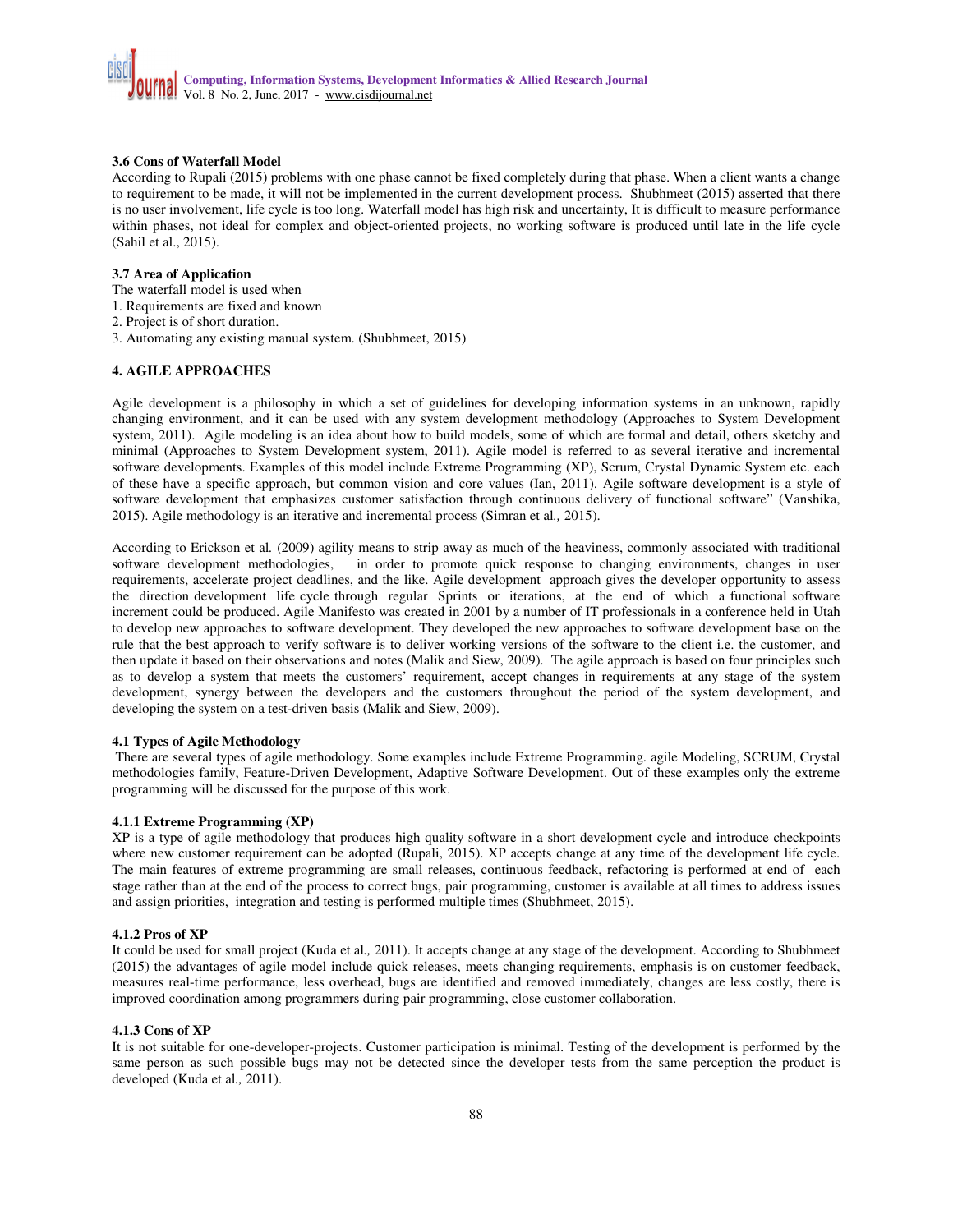

## **4.1.4 Area of usage of Extreme Programming**

Extreme programming is use where requirements changes frequently, releases must be quick, development and changes is allowed anytime without documentation (Shubhmeet, 2015). The agile model is shown in Figure 2



**Figure 2: Graphical illustration of the Agile Model, (Source: Rupali, 2015)** 

#### **4.2 The Agile Manifesto**

In February 2001, 17 software developers met at the Snowbird resort in Utah where they discussed some lightweight software development methods. At the end of the conference, they published the Manifesto for Agile Software Development. The manifesto comprises of some concepts which are described as below as discussed by Simran et al*.* (2015):

- i. Individuals and interactions: self-organization and motivation are important, as are interactions like co-location and pair programming.
- ii. Working software: working software is more useful and welcome than just presenting documents to clients in meetings.
- iii. Customer collaboration: requirements cannot be fully collected at the beginning of the software development cycle, therefore continuous customer or stakeholder involvement is very important.
- iv. Responding to change: agile methods are focused on quick responses to change and continuous development.

#### **4.3 Feature of Agile Approach**

the features of agile approach as discussed by Ian (2011) are that it supports incremental development, supports frequent system releases, encourages customer involvement with the development team, supports change through regular releases and maintains simplicity through constant refactoring of codes.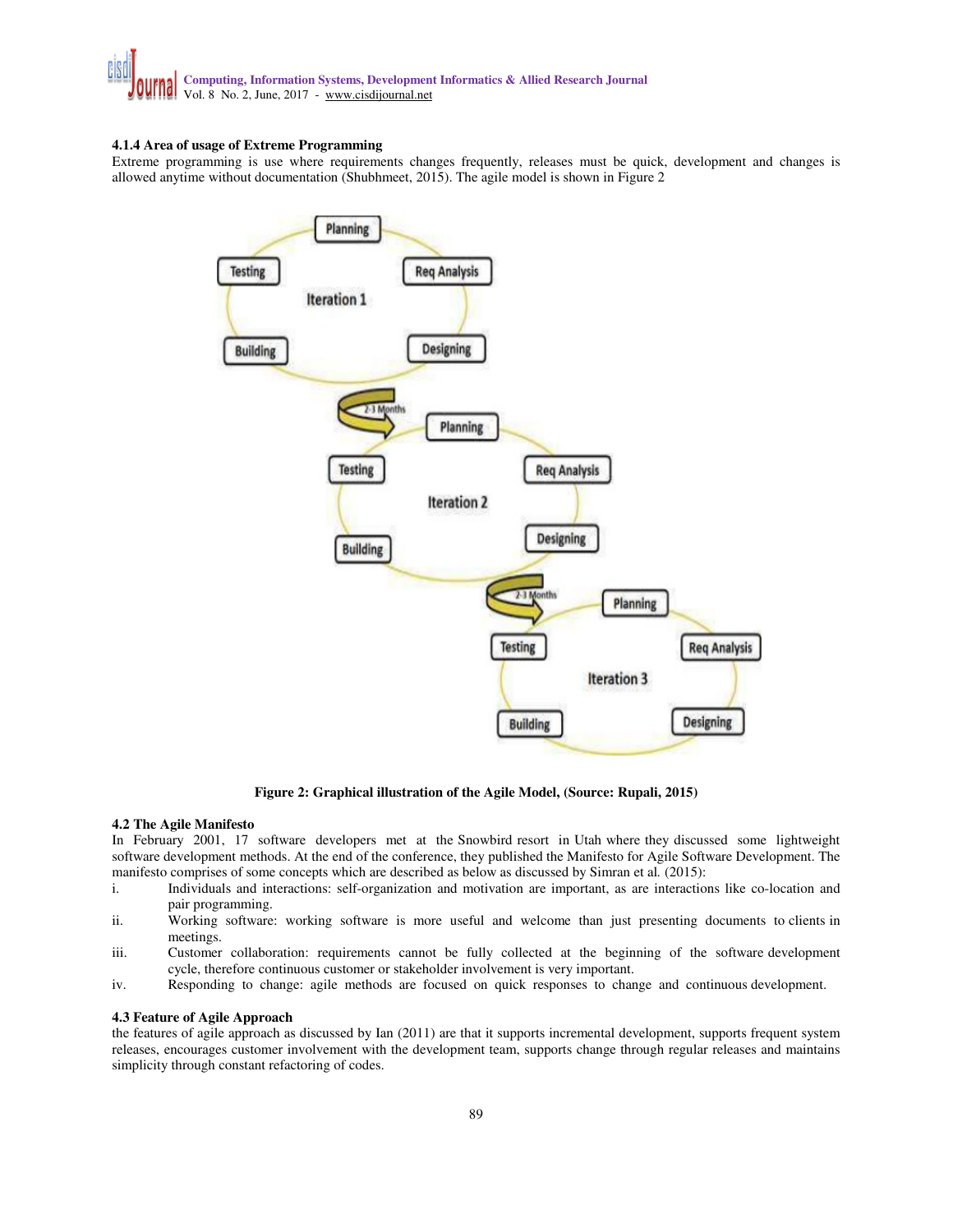# **4.4 Process of Agile Software Development**

The Process of Agile Software Development involves the following (Vanshika, 2015):

- 1. Starts with a kick-off meeting.
- 2. The known requirements are understood and prioritized. The development is plan is drawn accordingly.
- 3. Relative complexity of each requirement is estimated.
- 4. Sufficient design using simple diagrams is done.
- 5. Test Driven Development (TDD) approach may be used. TDD emphases on "Writing Test First and then Writing Code to Pass the Test". It can help in avoiding over-coding.
- 6. Development is done, sometimes in pairs, with lot of team interaction. Ownership of code is shared when pair programming is done.
- 7. The code is tested more frequently. Sometime a dedicated "Continuous Integration" Server/Software may be used to ease the integration testing of the code.
- 8. Depending on the feedback received, the code is refractor. Refactoring does not impact the external behavior of the application but the internal structure may be changed to provide better design, maintainability. Some ways of refactoring may be add interface, use super class, move the class etc.

## **4.5 Advantages of Agile Methodology**

The pros of the agile methodology are that it **e**mphasizes final product, iterative, produces good team cohesion, lightweight methods suitable for small size projects, test based approach to requirements and quality assurance.

#### **4.6 Disadvantages of Agile Methodology**

Where documentation of the development process is necessary, it is difficult to scale up to large project. It requires an experience and skill programmer, programming pairs is high (Nabil, 2010)

## **4.7 Agile Modeling Principles**

According to Rupali (2015) the agile methodology is based on the following twelve (12) principles:<br>1. Highest priority is to satisfy the customer through early and continuous delivery of valuable

- 1. Highest priority is to satisfy the customer through early and continuous delivery of valuable software.<br>2. Welcome changing requirements, even late in development.
- Welcome changing requirements, even late in development.
- 3. Deliver working software frequently, from a couple of weeks to a couple of months.
- 4. The most efficient and effective method of conveying information to and within a development team is face to face conversation.
- 5. Business people and developers must work together daily throughout the project.
- 6. Continuous attention to technical excellence and good design enhances teams.
- 7. Simplicity--the art of maximizing the amount of work not done is essential.
- 8. Agile processes promote sustainable development. The sponsors, developers, and users should be able to maintain a constant pace indefinitely.
- 9. At regular intervals, the team reflects on how to become more effective, then tunes and adjusts its behavior accordingly.
- 10. Build projects around motivated individuals. Give them the environment and support they need, and trust them to get the job done.
- 11. Working software is the primary measure of progress.
- 12. The best architectures, requirements, and designs emerge from self-organizing teams.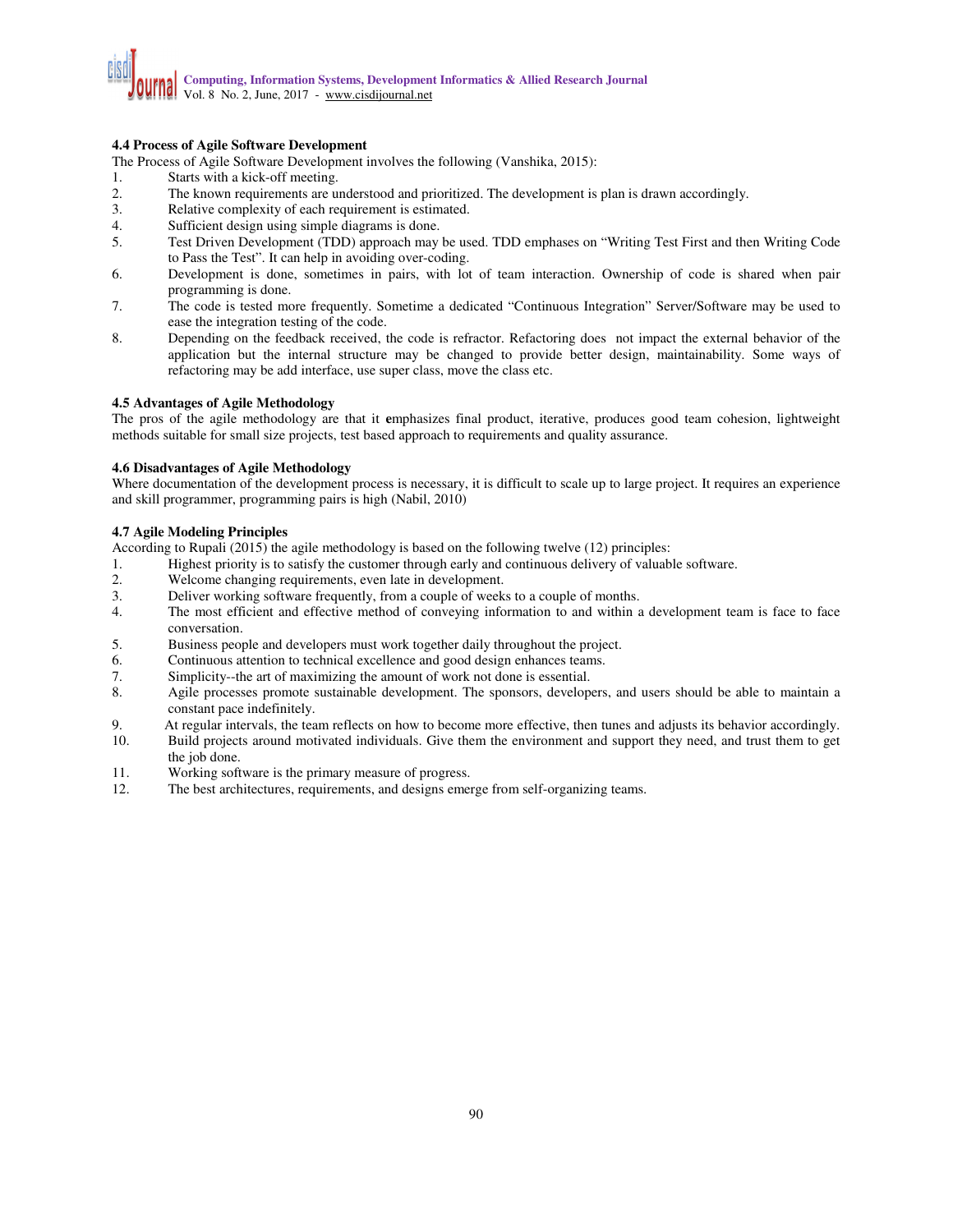# **5. COMPARISON BETWEEN STRUCTURED APPROACHES AND AGILE APPROACHES**

Table 1 is the comparison between Structured Approaches and Agile Approaches

|  | Table 1: Comparison between structured approaches and the agile approaches. |
|--|-----------------------------------------------------------------------------|
|  |                                                                             |

| <b>Features</b>                        | <b>Structured Approach</b> | <b>Agile Approach</b> |
|----------------------------------------|----------------------------|-----------------------|
| Requirement specification              | <b>Beginning</b>           | Defined incrementally |
| Cost                                   | High                       | Low                   |
| Risk analysis                          | High                       | Low                   |
| Expertise requirement                  | High                       | High                  |
| Guarantee of success                   | High                       | High                  |
| Implementation time                    | Long                       | Short                 |
| Flexibility                            | Rigid                      | Flexible              |
| Maintenance                            | Least                      | Easy                  |
| Users involvement                      | Low                        | High                  |
| Simplicity                             | Simple                     | Simple                |
| Changes incorporated                   | Difficult                  | Easy                  |
| Availability of reusable component     | Limited                    | High                  |
| Overlapping phase                      | N <sub>o</sub>             | N <sub>o</sub>        |
| Understanding requirement              | High                       | Low                   |
| Development direction                  | fixed                      | Flexible              |
| Integrity and security                 | Least                      | Robust                |
| Documentation and training requirement | Vital                      | Yes                   |
| Customer satisfaction                  | Low                        | High                  |
| Performance                            | Low                        | High                  |
| Project type                           | Large-scale                | Low to medium scale   |
| <b>Fault</b> detection                 | Problematic                | Easy                  |
| Testing                                | After coding               | On every iteration    |

# **6. RESULT OF FINDINGS**

From the study, we understood that many developers adopt the agile methodologies. Agile methodologies adapts quickly to the changing requirements trend of the customers. It maintains a high quality standard throughout the design and testing of the software. As software is released in intervals, bugs can easily be detected and fixed. Other the other hand the structured approach is not flexible to change. It can only be used for large projects. The structural approach can be used only when requirement are defined.